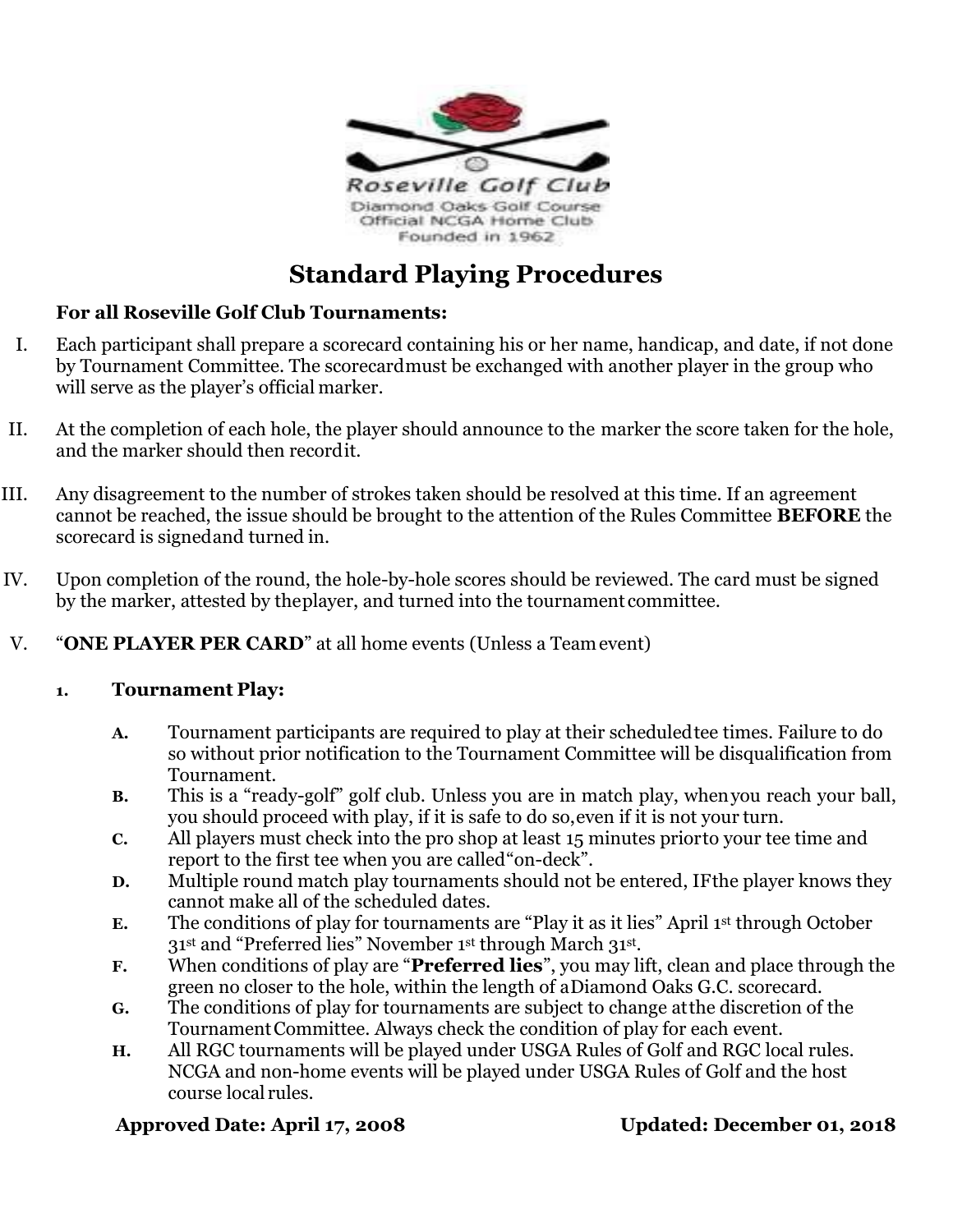- **I.** At away tournaments, the Tournament Committee will determine which tees will be played. All players will play from the selected tees and willabide by the local rules.
- **J.** Any playing procedure rules or rule violations questions shouldbe addressed to the RGC RulesCommittee.
- **K.** The Course Handicap for each player at home Roseville Golf Club tournaments will be determined by taking the lower of either their GHIN Handicap or Roseville Golf Club Tournament Handicap.

### 2. **Conduct of Roseville Golf Club (RGC) Members:**

- **A.** Any act of unsportsmanlike conduct, including the use of obsceneor abusive language, may be cause for disqualification and additional disciplinary action as determined by the TournamentCommittee.
- **B.** Cellular phones or similar electronic devices should either be "off"or in "silent" or "vibrate" mode so as not to disturb or delay play of other participants during a tournament.

### **3. Posting of Scores:**

- **A.** All away and home scores will be posted by the HandicapCommittee.
- **B.** All scorecards (including disqualifications, incomplete rounds and withdrawals) should be signed, attested and turned into theTournament Committee as timely as possible.
- **C.** Per NCGA, only the Special Events listed below will be marked/posted as tournament scores for all individual scores.

# **4. Discontinuance of Play: (Rule 6-8 USGA)**

- **A.** When permitted, the player shall not discontinue playunless:
	- 1. The Tournament Committee has suspended play
	- 2.The player believes there is danger fromlightning
	- 3.The player is seeking a decision from the Rules orTournament Committee (see Rules 2-5 and 34-3)
	- 4. Other good reasons (such as suddenillness…).
- **B.** Penalty for breach of Rule 6-8a isdisqualification.

#### **5. Special Events:**

# "**Players must meet one of the foll0wing requirements for each Special event Tournament to qualify".**

- **A.** The qualifications for the Special Events are:
	- 1. Must have 20-card NCGAhandicap.
	- 2.Must have five play dates in RGC tournaments since June 1st of the previous year or must have 20 game NCGA handicap or a member in good standing for the last five consecutive years with a minimum of 10 RGC tournament scores.

# (**Rainout play dates count if officially entered**)

# **Approved Date: April 17, 2008 Updated: December 01, 2018**